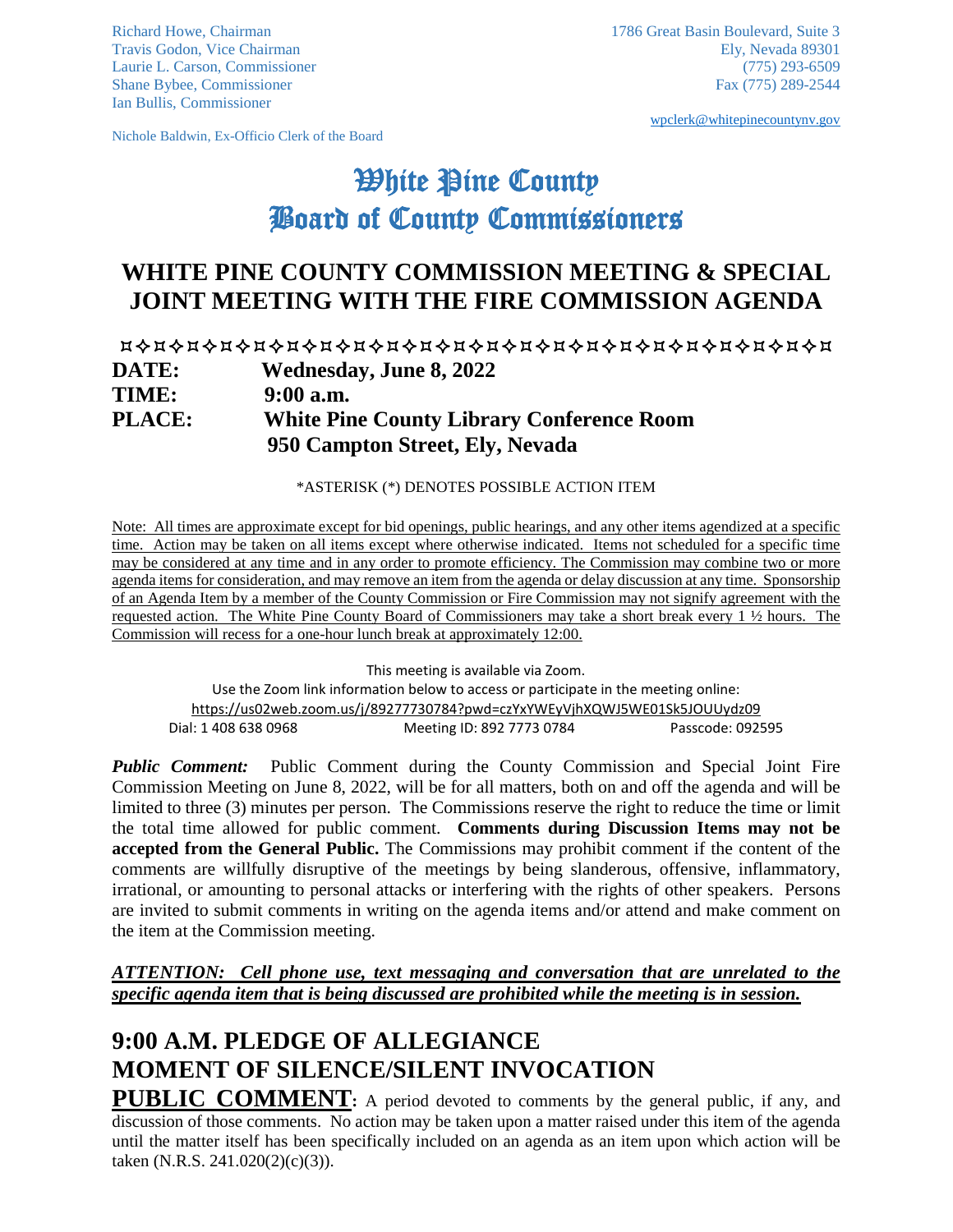# **1. NOTICE OF TIMED AGENDA ITEMS:**

# **A. 9:05 [A.M. NEVADA RURA](https://www.whitepinecounty.net/DocumentCenter/View/8113/1a1)L HOUSING AUTHORITY \*1) Discussion/For Possible Action: Approval of Resolution 2022-26 providing for**

**the transfer of the County's 2022 Private Activity Bond Volume Cap to the Nevada Rural Housing Authority, and other matters related thereto. Katie Coleman, NRHA's Director of Communications and Public Relations & Kevin Hickey, Business Development Specialist**

The Chairman will temporarily recess the Regular County Commission meeting for a Special Joint meeting with the White Pine County Fire Commission.

# **B. 9:15 A.M. SPECIAL JOINT MEETING WITH THE FIRE COMMISSION**

## **PUBLIC COMMENT**

- **1) [Discussion/Update](https://www.whitepinecounty.net/DocumentCenter/View/8114/1b1) on Fire District Progress. Brett North, Fire Chief & Pat Stork, Ely Fire Chief**
- **\*2) [Discussion/For Possible Action:](https://www.whitepinecounty.net/DocumentCenter/View/8115/1b2) Approval of worker's compensation insurance renewal proposal for White Pine County Fire Protection District from Nevada Public Agency Compensation Trust (PACT) and approval for payment from FY2023 funds based on the rates outlined in the backup material. Alan Reed, Warren Reed Insurance; Elizabeth Frances, Finance Director; Wayne Carlson, POOL/PACT**
- **\*3) [Discussion/For Possible Action:](https://www.whitepinecounty.net/DocumentCenter/View/8116/1b3) Approval of worker's compensation insurance renewal proposal for White Pine County from Nevada Public Agency Compensation Trust (PACT) and approval for payment from FY2023 funds based on the rates outlined in the backup material. Alan Reed, Warren Reed Insurance; Elizabeth Frances, Finance Director; Wayne Carlson, POOL/PACT**
- **\*4) [Discussion/For Possible Action:](https://www.whitepinecounty.net/DocumentCenter/View/8117/1b4) Approval of the FY 2022-2023 renewal proposal for Fire District property/liability insurance from Nevada Public Agency Insurance Pool (POOL) and approval for payment from fiscal year FY2023 funds in the amount of \$38,693.56. Alan Reed, Warren Reed Insurance; Elizabeth Frances, Finance Director; Wayne Carlson, POOL/PACT**
- **\*5) [Discussion/For Possible Action:](https://www.whitepinecounty.net/DocumentCenter/View/8118/1b5) Approval of the FY 2022-2023 renewal proposal for White Pine County property/liability insurance from Nevada Public Agency Insurance Pool (POOL) and approval for payment from fiscal year FY2023 funds in the amount of \$385,008.20. Alan Reed, Warren Reed Insurance; Elizabeth Frances, Finance Director; Wayne Carlson, POOL/PACT**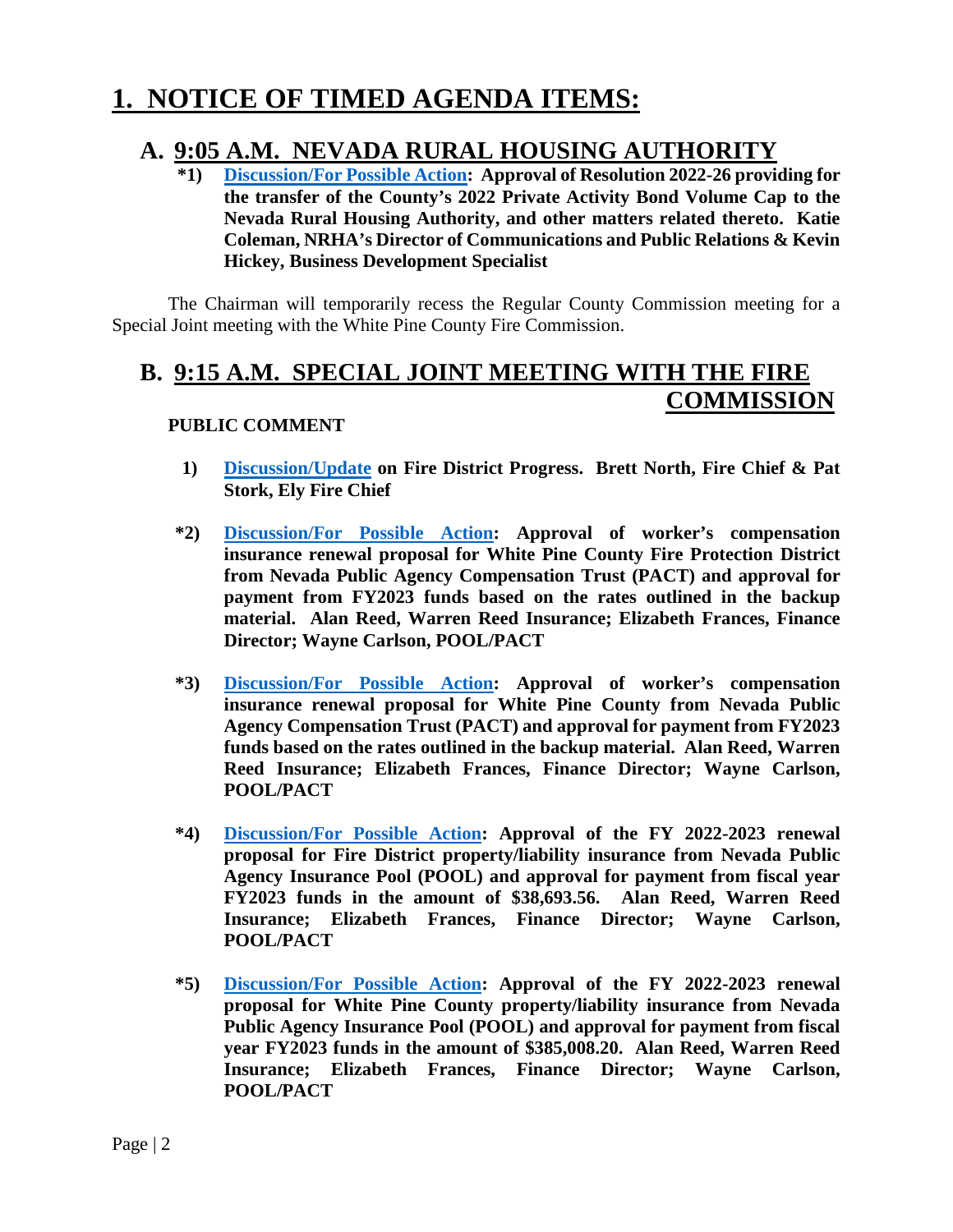- **\*6) [Discussion/For Possible Action:](https://www.whitepinecounty.net/DocumentCenter/View/8119/1b6) Approval of monthly financial reports for May 2022. Elizabeth Frances, Finance Director**
- **\*7) [Discussion/For Possible Action:](https://www.whitepinecounty.net/DocumentCenter/View/8120/1b7) Approval of minutes from the Special Joint Fire Commission & County Commission Meeting held May 11, 2022**

## **PUBLIC COMMENT**

The Chairman will adjourn the Special Joint meeting with the White Pine County Fire Commission to reconvene the Regular County Commission meeting.

## **C. 10:00 A.M. COLLECTIVE BARGAINING AGREEMENT**

**\*1) [PUBLIC HEARING/DISCUSSION/FOR POSSIBLE ACTION:](https://www.whitepinecounty.net/DocumentCenter/View/8121/1c1) Approval of collective bargaining agreement after a public hearing on the proposed agreement between White Pine County, Nevada and the White Pine County Sheriff's Employees Association for the period of July 1, 2022 through June 30, 2025. Elizabeth Frances, Finance Director; James Beecher, District Attorney; Michael Wheable, County Manager**

# **2. ITEMS FROM ELECTED OFFICIALS AND DEPARTMENT HEADS:**

## **A. COUNTY COMMISSION None**

# **B. ELECTED OFFICIALS**

## **1. Catherine Bakaric, Treasurer**

- **\*a) [Discussion/For Possible Action:](https://www.whitepinecounty.net/DocumentCenter/View/8122/2b1a) Approval of the return of sale of real Estate pursuant to NRS 361.595 from the tax auction that took place on May 20, 2022**
- **b) [Discussion/Update:](https://www.whitepinecounty.net/DocumentCenter/View/8123/2b1b) on the Treasurer's Report for April 2022**

## **2. James S. Beecher, District Attorney**

**\*a) [Discussion/For Possible Action:](https://www.whitepinecounty.net/DocumentCenter/View/8124/2b2a) Approval to execute "AMENDMENT NO. 2 TO ONE NEVADA AGREEMENT ON ALLOCATION OF OPIOID RECOVERIES" for Allocation of Opioid Recoveries (previously agreed upon by White Pine County in August 2021) which will direct the State of Nevada as to the process by which monies received (from litigation defendants) will be divided, calculated and allocated to Local Governments (including White Pine County) in order for the State of Nevada to begin issuing payments of litigation settlement funds from Johnson & Johnson to Local Governments as soon as June 15, 2022**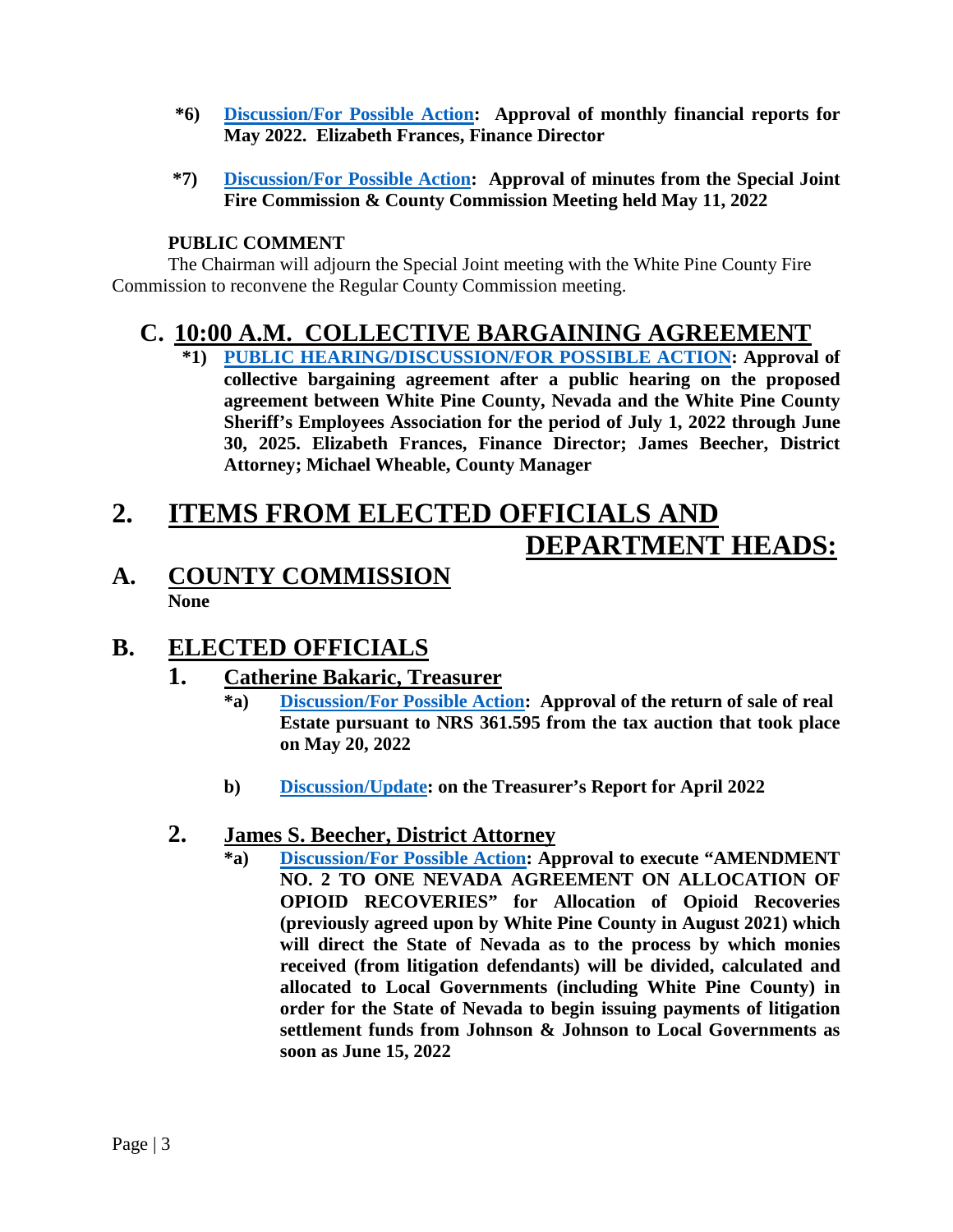## **3. Nichole Baldwin, County Clerk**

**\*a) [Discussion/For Possible Action:](https://www.whitepinecounty.net/DocumentCenter/View/8125/2b3a) Approval of the request for appointment from Marian Perez to the Local Emergency Planning Committee representing Duckwater Shoshone Tribe**

# **C. DEPARTMENT HEADS**

## **1. Brett North, Emergency Management Director**

**\*a) [Discussion/For Possible Action:](https://www.whitepinecounty.net/DocumentCenter/View/8126/2c1a) Ratification Of Grant Application Made By Tabatha Hamilton To The Emergency Management Performance Grant (EMPG)- FY2022 Program From The Department Of Public Safety's Division Of Emergency Management For Emergency Management Supplies And Equipment in the amount of \$20,000.00 . The Required County Match Amount Is \$ 20,000.00 And Will Be Provide Through In-Kind Emergency Management General Fund Wages**

## **2. Mike Wheable, County Manager**

- **\*a) Discussion/For Possible Action to approve job description and position for Executive Admin Assistant to the County Manager (Part-Time) and/or Grant Writer (part-time) and setting of pay grade**
- **\*b) Discussion/For Possible Action to begin recruitment and selection of Executive Assistant to the County Manger/Grant writer to start immediately at County Manager discretion after selection**
- **\*c) Discussion/For Possible Action: Approval for County Manager to enter into a month-to-month agreement with the current finance director to provide mentoring and transition to new finance director in an amount not to exceed \$10,000 per month for a period not to exceed five months at County Manager's discretion depending on need**
- **\*d) [Discussion/For Possible Action:](https://www.whitepinecounty.net/DocumentCenter/View/8127/2c2d) Approval of increase to the Aquatic Center pay scale to be more competitive and assist with recruitment and retention. Mike Wheable, County Manager; Elizabeth Frances, Finance Director**
- **\*e) Discussion/For Possible Action due to new cost estimate for construction of new community services building, possible action to suspend construction planning or cancel project and re-allocate funds, consideration of alternative office plan for public health, juvenile probation and social services.**
- **\*f) Discussion/for Possible Action due to inflated construction costs and alternative office plans for community services building, possible action to suspend planning on Historic Courthouse Renovations**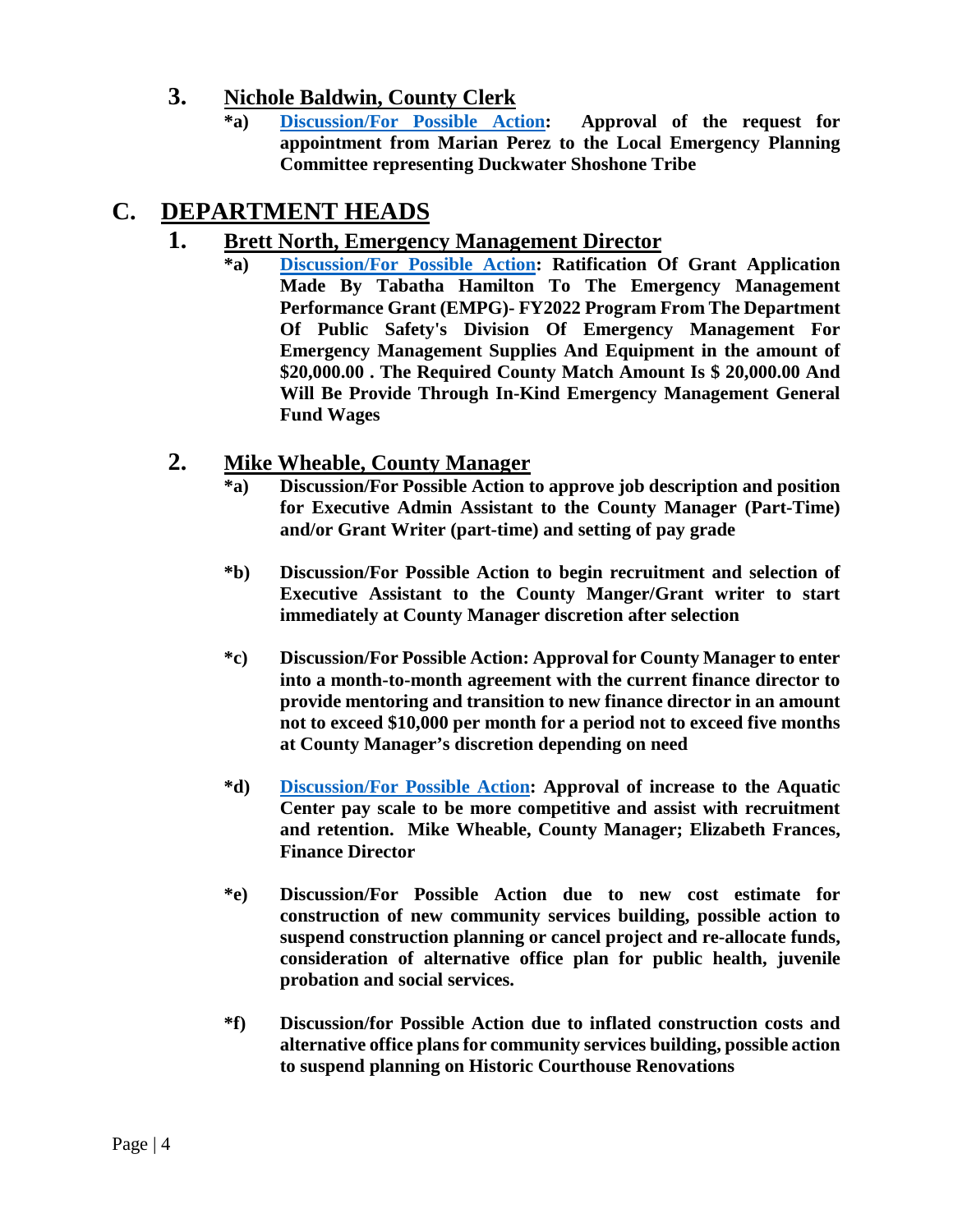**\*g) Discussion/For Possible Action to relocate County Finance and County Manager offices to Historic Courthouse, and/or consideration of other county office relocation to accommodate community and county staffing needs**

## **3. Elizabeth Frances, Finance Director**

- **\*a) [Discussion/For Possible Action:](https://www.whitepinecounty.net/DocumentCenter/View/8128/2c3a) Approval to reappoint PTNA subgroup membership for White Pine County**
- **\*b) [Discussion/For Possible Action:](https://www.whitepinecounty.net/DocumentCenter/View/8129/2c3b) Approval of the monthly financial reports for May 2022**
- **c) [Discussion/Update:](https://www.whitepinecounty.net/DocumentCenter/View/8130/2c3c) Process and progress on Geographic Information System (GIS) for White Pine County. Michael Johnson, Information Technology Technician; Elizabeth Frances, Finance Director**
- **d) [Discussion/Update:](https://www.whitepinecounty.net/DocumentCenter/View/8131/2c3d) 2019 – 2022 Grant Writer Activity Summary. Elizabeth Frances, Finance Director & Tabatha Hamilton, Grant Writer**
- **\*e) [Discussion/For Possible Action:](https://www.whitepinecounty.net/DocumentCenter/View/8132/2c3e) Approval of Resolution 2022-28 to utilize \$3,970 from contingency to cover the costs of the fairground memorial for Steve Stork**
- **\*f) [Discussion/For Possible Action:](https://www.whitepinecounty.net/DocumentCenter/View/8133/2c3f) Approval of Resolution 2022-29 to utilize \$10,000 from contingency to cover the costs of the development agreement for energy project and franchise agreement for internet services**
- **\*g) [Discussion/For Possible Action:](https://www.whitepinecounty.net/DocumentCenter/View/8134/2c3g) Approval of Resolution 2022-30 to utilize \$5,000 from contingency to cover the costs of filters required for the new heating, ventilation, air condition (HVAC) systems in the detention facility**
- **\*h) [Discussion/For Possible Action:](https://www.whitepinecounty.net/DocumentCenter/View/8135/2c3h) Approval of Resolution 2022-31 to utilize \$3,000 from contingency to cover the costs of diesel fuel required for the backup generator at the justice center**
- **\*i) [Discussion/For Possible Action:](https://www.whitepinecounty.net/DocumentCenter/View/8136/2c3i) Approval of Resolution 2022-32 to augment the general fund by \$230,000 from unanticipated and unbudgeted beginning fund balance to cover purchase of a house to be utilized as temporary lodging for new employees requiring relocation**
- **\*j) [Discussion/For Possible Action:](https://www.whitepinecounty.net/DocumentCenter/View/8137/2c3j) Approval of Resolution 2022-27 to utilize \$6,500 from contingency to cover the costs of jury payroll and jury meals**